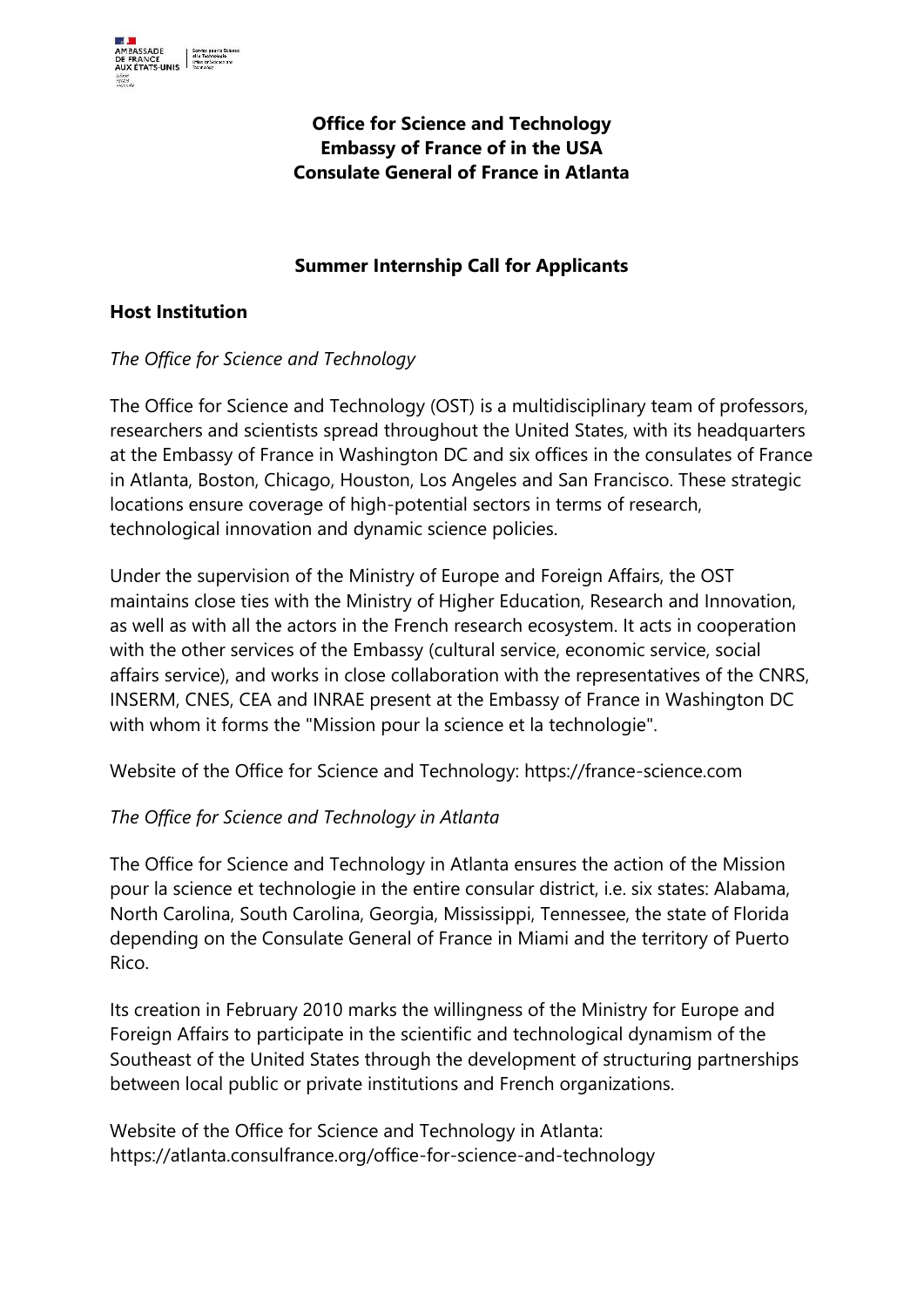

### **Supervision of the internship**

The internship will take place at the Consulate General of France in Atlanta. The intern will be supervised by the Deputy Attaché for Science and Technology in Atlanta, under the supervision of the Attaché.

#### **Duration of the internship**

The internship will take place over the summer. Exact start and end dates will be determined with the successful candidate.

### **Objectives of the internship**

- Identify key areas of scientific research and technological innovation in the Southeastern states,
- Participate in a review of scientific and technological cooperation between France and the Southeastern United States,
- Conduct interviews with key interlocutors on the theme of the internship,
- Manage a project in coordination with the internship supervisor.

### **Candidate Profile**

- In science/public policy/international relations/engineering undergraduate or graduate program in an American university,
- Background allowing a follow-up of research, public policies and technological innovations in the district,
- Candidate based in the United States: American nationality/green card/visa F1/visa J1.

### **Qualifications required**

Know-how

- Fluency in written and spoken English (fluency in French will be appreciated),
- Use of office tools (Microsoft Office),
- Online documentary research,
- Writing skills.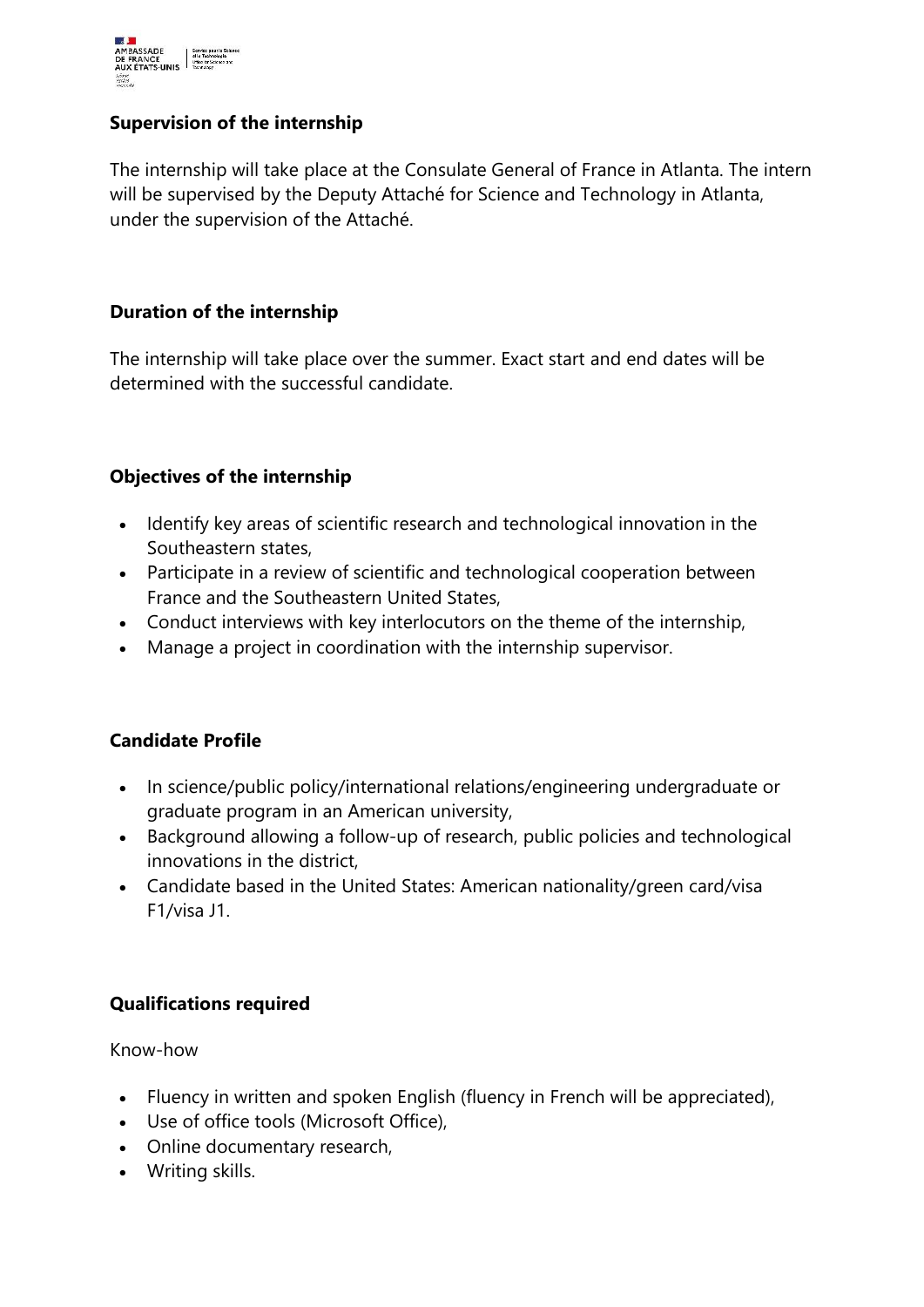

Soft skills

- Relational ease,
- Team spirit,
- Initiative driven.

### **Deliverable**

To be defined with the internship supervisor (report, presentation, video, etc.).

### **Proposed Topic**

*Analysis of the Southeastern United States region to identify major areas of technological competitiveness for the region.*

The Southeast aspires to become a lung of Tech in the United States and to do so relies on a network of universities and research centers of excellence as well as the establishment of federal agencies. In Atlanta, the Georgia Institute of Technology (Georgia Tech), the number one training center for American engineers and ranked second in the country for its aerospace engineering curriculum, is located next to the headquarters of the Center for Disease Control and Prevention (CDC), the federal agency in charge of the U.S. public health strategy, and Emory University, among other renowned institutions. These leading institutions participate in the animation and development of major sectors such as the aerospace and biomedical sectors.

Beyond the city of Atlanta, who are the main players in scientific and industrial research in the Southeastern states? What are the key sectors in the region? What are the prospects in the different fields?

The course will explore these questions based on a parallel between France and the Southeast United States in terms of research and innovation.

### **Important notice**

This is an unpaid internship. Candidates must be enrolled in an US academic institution and show proof of medical coverage.